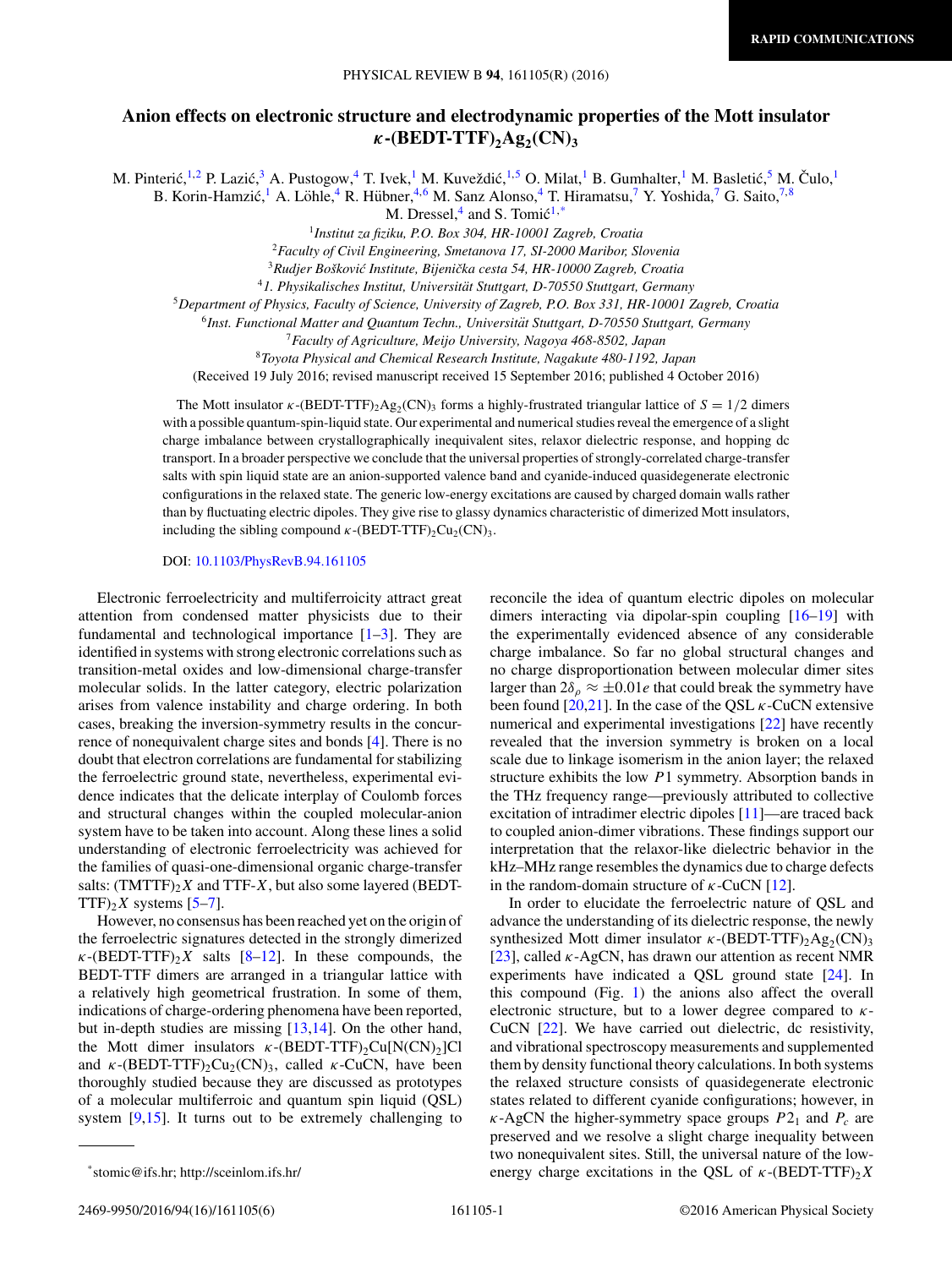<span id="page-1-0"></span>

FIG. 1. (a) Sketch of the bis(ethylenedithio)tetrathiafulvalene molecule, called BEDT-TTF. (b) View of BEDT-TTF dimers in the *bc* plane projected along the direction tilted from the *a* axis by 42°; an almost isotropic triangular lattice is denoted by full thick lines; the interdimer transfer integrals are labeled by  $t$  and  $t'$ , while the intradimer transfer integral is labeled by  $t_d$ ; the unit cell is denoted as a rectangle. (c) Side view of extended unit cell of *κ*-AgCN. Possible hydrogen bonds between the CH<sub>2</sub> endgroups of the BEDT-TTF molecules and CN<sup>−</sup> groups of the anion network are indicated by full (cyan) lines.

systems is described more appropriately by mobile charged domain walls rather than by fluctuating electric dipoles. The dielectric response is due to cooperative process between electronic correlations and local scale symmetry breaking in the coupled molecular-anion system that are present already at 300 K.

Let us start by looking at the molecular level and in particular the charge per BEDT-TTF. Vibrational spectroscopy was performed on high-quality *κ*-AgCN single crystals [\[23\]](#page-4-0) by an infrared microscope attached to the Fourier-transform interferometer. In Fig. 2 the most charge-sensitive intramolecular vibrational mode  $v_{27}$ , which involves the antisymmetric ring C=C stretching of the BEDT-TTF molecule  $[25-27]$ , is plotted for various temperatures. No splitting of the mode occurs on lowering the temperature down to 10 K, providing clear evidence that no sizable static charge redistribution takes



FIG. 2. (a) Temperature evolution of the intramolecular vibration *ν*<sup>27</sup> in *κ*-AgCN. The two Fano functions required to fit the spectra indicate two crystallographically distinct sites. No effect on cooling rate (0.1 and 1 K/min) was observed. Temperature dependence of the (b) resonance frequency and (c) damping.



FIG. 3. Real part of the dielectric function *ε'* of *κ*-AgCN as a function of temperature. The frequency dependent measurements performed with the ac electric field applied  $\mathbf{E} \parallel c$  (left panel) and  $\mathbf{E} \parallel a^*$  (right panel) both demonstrate the relaxor-ferroelectric behavior.

place in *κ*-AgCN; the observations are in full accord with previous reports on *κ*-CuCN [\[20\]](#page-4-0). In the latter compound, however, only one Fano mode was sufficient to describe the *ν*27; for *κ*-AgCN two Fano functions are required, as becomes obvious by the two peaks in Fig.  $2(a)$ . They are separated in frequency by 6  $cm^{-1}$  independent of temperature within the uncertainty [Fig.  $2(b)$ ]; we interpreted it as two unequal sites in the unit cell.

Long-wavelength collective excitation are probed by dielectric spectroscopy combined with dc-transport measurements carried out along the *c* and *b* axes within the molecular planes and along the *a*<sup>∗</sup> axis perpendicular to them. In the frequency range 40 Hz–10 MHz the dielectric function was obtained from the complex conductance measured in the temperature sweeps between 300 and 4.2 K using several precision impedance analyzers. Figure 3 displays the temperature-dependent real part of the dielectric function at selected frequencies along the in-plane (*c*-axis) and along the out-of-plane (*a*∗-axis) directions: With lower frequencies the magnitude of the peak increases and its position shifts to lower temperature. A pronounced peak structure with a strong frequency dependence is observed that obeys Curie's law, indicating a gradual freezing of the dielectric response. The behavior demonstrates a ferroelectriclike response in the presence of disorder, similar to the observations in *κ*-CuCN [\[8,12\]](#page-4-0).

In order to understand the observed dielectric and vibrational features, we have carried out *ab initio* calculations in the framework of density functional theory (DFT) as implemented in the VASP code using the projector augmented-wave method; the phonon modes were obtained with PHONOPY code via the DFT-derived force constants [\[28](#page-4-0)[–32\]](#page-5-0). Our numerical calculations are based on the x-ray data taken at 150 K, solved in *P*21*/c* and reduced to *P*1 [\[33\]](#page-5-0). The whole *κ*-AgCN system relaxes into a structure of minimum energy when the bridging cyanides in anion network  $\text{Ag}_2(\text{CN})_3^-$  at the center and at the corners of the unit cell are aligned antiparallel, whereas the cyanides in the segregated chains are arranged in the opposite directions (Fig. [4\)](#page-2-0). The relaxed structure is characterized by the space group  $P2_1$ ; meaning that while the two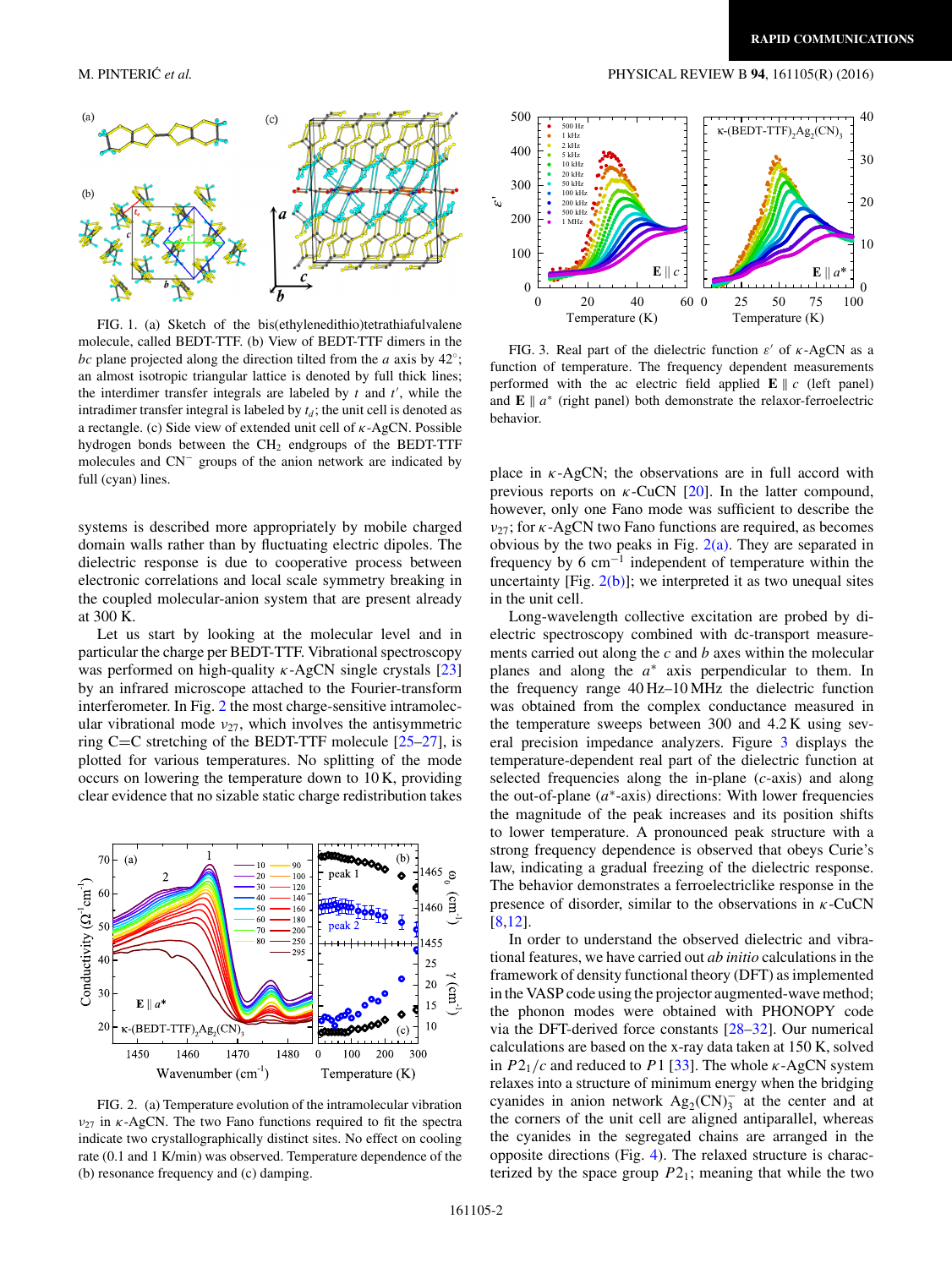<span id="page-2-0"></span>FIG. 4. Relaxed structure of the  $\text{Ag}_2(\text{CN})_3^-$  network in the *bc* plane projected along the *a* axis as obtained by DFT calculations. In this configuration, the bridging cyanides at the center  $(c<sub>1</sub>)$  and at the corner  $(c_2)$  of the unit cell are aligned antiparallel and directed along the [021] direction. In the each layer, two segregated chains can be identified in which cyanides  $b_1$  and  $b_2$ , and  $b_3$  and  $b_4$  are arranged in the opposite directions, respectively. Silver is colored in red; carbon and nitrogen of CN groups are colored in blue and orange. The unit cell is marked as a rectangle.

 $(BEDT-TTF)<sup>+</sup><sub>2</sub>$  dimers within the unit cell remain symmetrically equivalent, the two molecules within each dimer are inequivalent.

The corresponding band structure of *κ*-AgCN is presented in Fig. 5. Its overall features resemble the *κ*-CuCN-analogue [\[22](#page-4-0)[,34,35\]](#page-5-0). In particular, we demonstrate the cation-derived character around the Fermi level by calculating an isolated self-standing cation subsystem whose band structure appears rigidly shifted by 424 meV relative to the band structure of the complete cation-anion system. In *κ*-AgCN, the shift and bandwidth are smaller by 76 meV and 20 meV, respectively, and the full charge transfer of two electrons takes place, in



FIG. 5. Band structure of *κ*-AgCN (black) plotted along the highsymmetry directions. If only the molecular self-standing subsystem is calculated, the generic cation bands (dashed blue) are obtained. Shifting them by 424 meV (red) results in an almost complete coincidence with the band structure calculated for the complete system (black), thus revealing the overall cation-derived band character around the Fermi level. Occupation of the corresponding density of states indicates an integer charge transfer for the half-filled band, as expected from the chemical composition.

contrast to only 1.93 for *κ*-CuCN [\[22\]](#page-4-0). Thus, the signature of silver *d* orbitals in the band structure and the density of states is less pronounced. These particularities can be attributed to the different level of hybridization for silver and copper *d* orbitals: The former is located further below the Fermi level by an additional 2eV. Of equal importance is the higher symmetry preserved in *κ*-AgCN due to a weaker perturbation by the anion layer.

In  $P2_1$  symmetry, the energy difference between two possible electronic configurations (antiparallel and reversed antiparallel alignment of bridging cyanides) is only 25 meV. Interestingly, also the two electronic states with  $P_c$  symmetry [\[36\]](#page-5-0) related to two remaining bridging cyanide orientations are only 5–16 meV higher than the relaxed state with minimum energy [\[37\]](#page-5-0). These results imply that the electronic ground state is quasidegenerate, leading to a random domain structure of *κ*-AgCN in real space. Note also that flipping one cyanide in the chain costs 320 meV and increases to 1220 meV for all four CN groups; this process is possible but rather unlikely.

Our findings demonstrate that relaxor ferroelectricity is due to the quasidegenerate nature of the electronic ground state of *κ*-AgCN. The degeneracy is triggered by breaking the inversion symmetry on a local scale because the isomorphism in the cyanides results in a random domain structure. Importantly, the higher symmetries  $P2_1$  and  $P_c$  prevail in  $\kappa$ -AgCN but not in *κ*-CuCN, where all bridging CN configurations induce low symmetry *P*1. Our x-ray data verify these numerical results: They contain reflections forbidden for the high-symmetry group *P*21*/c* (Fig. S1), although it remains valid on the global scale [\[24\]](#page-4-0). Another strong evidence is provided by vibrational spectroscopy: The *ν*<sub>27</sub> feature contains two Fano modes as opposed to only one in *κ*-CuCN. We explain this observation by a higher level of disorder related to *P*1 symmetry.

The reason for this distinctly different behavior lies in the arrangement of the BEDT-TTF dimers with respect to the anion layers. As pointed out by Saito [\[23\]](#page-4-0), in the case of *κ*-CuCN the dimers sit exactly in the opening of the hexagon defined by the anions, while for *κ*-AgCN the center of the dimer is located on top of the rim of the anion opening (Fig. S2). The long contacts between the bridging CN and the terminal ethylene of the BEDT-TTF lead to a weaker perturbation of the molecular layers in *κ*-AgCN in contrast to *κ*-CuCN where all contacts are shorter than the sum of van der Waals radii.

The lower disorder level in *κ*-AgCN compared to *κ*-CuCN is not a question of crystal quality but rather represents an intrinsic property. It results in fewer domains of larger size in the Ag compound. Domains are related to different cyanide configurations separated by charged domain walls. These interfaces extend to the molecular layers via hydrogen bonds of the BEDT-TTF molecules. By this mechanism we can explain the dielectric response in *κ*-AgCN where fingerprints of a glass ordering process are revealed as shown in Figs.  $6(a)$ – $6(c)$ ; similar observations are reported for *κ*-CuCN [\[8,12\]](#page-4-0).

Concomitantly the lower level of disorder corresponds to reduced in-plane dielectric strength  $\Delta \varepsilon$  in *κ*-AgCN compared to the Cu analogue. The relaxation time distribution is very broad. Upon cooling the system freezes: The mean relaxation time follows an Arrhenius behavior. For  $E \parallel a^*$  we can extrapolate to a value of 100 s at the glass transition  $T_g \approx 22$  K. Within the planes, this primary process is detected in a rather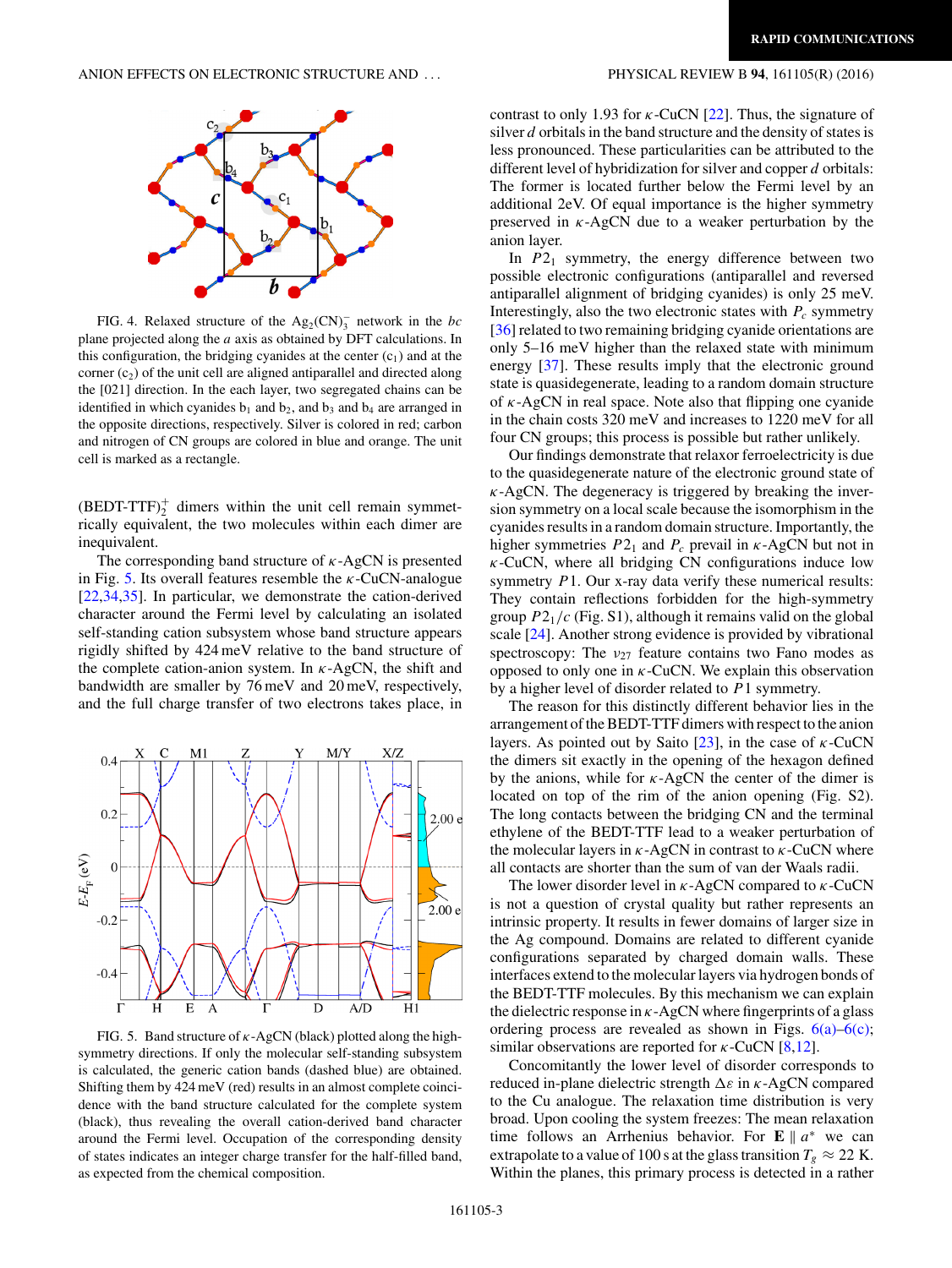<span id="page-3-0"></span>

FIG. 6. (a) Dielectric strength  $\Delta \varepsilon$ , (b) distribution of relaxation times (1 – *α*), (c) mean relaxation time  $τ_0$  of *κ*-AgCN as a function of inverse temperature. The inset of (a) shows a double logarithmic plot of the frequency dependence of the real  $\varepsilon'$  and imaginary  $\varepsilon''$  parts of the dielectric function for **E**  $\parallel$  *a*<sup>\*</sup> at 50 K. The full lines are fits to a generalized Debye function  $\varepsilon(\omega) - \varepsilon_{HF} = \Delta \varepsilon / [1 + (i\omega \tau_0)^{1-\alpha}]$ ;  $\varepsilon_{HF}$  is the high-frequency dielectric constant. In (c) the full and dashed lines indicate the Arrhenius slowing down of the primary and secondary relaxation process, respectively.

narrow frequency and temperature window only while another, secondary process, which sets in at about 36 K becomes clearly visible. The contribution of charged domain walls, given by  $\Delta \varepsilon$ , is enhanced as the temperature is lowered because screening becomes weak due to the reduced number of charge carriers. Consequently, it takes much longer for the system to respond. At low temperatures this primary relaxation process freezes out and is replaced by the secondary process involving rearrangements over the lower energy barriers.

We can also identify the influence of heterogeneities in the dc transport that takes place by hopping within the molecular planes. As demonstrated in Fig.  $7(a)$  variable-range hopping in two dimensions is clearly revealed in a wide low-temperature range:  $\sigma(T) \propto \exp[-(T_0/T)^{1/(d+1)}]$  with  $d = 2$ . At elevated temperatures a crossover to nearest-neighbor hopping is observed with an activated behavior  $\sigma(T) \propto \exp(-\Delta/k_B T)$ [\[38\]](#page-5-0). We estimate  $k_B T_0 = 95$  eV and  $\Delta = 0.08$  eV. Looking at the derivative of  $\rho(T)$  plotted in Fig. 7(b), two features can be identified. The first concerns the right wing of the peak centered at 300 K, which is attributed to ordering of the the ethylene group into eclipsed conformation [\[24\]](#page-4-0).





FIG. 7. (a) DC resistivity normalized to room temperature value and (b) logarithmic resistivity derivative of *κ*-AgCN versus inverse temperature. The inset displays the normalized dc conductivity as a function of  $T^{-1/3}$ : the behavior evidences the variable-range hopping in two dimensions, whereas above about 140 K, the behavior crosses over into the nearest-neighbor hopping described by a simple activation.

Secondly, broad maxima are identified at about 85 to 65 K for all directions within and perpendicular to the planes. This feature may indicate the formation of a low-temperature phase; the width of the peak suggests that it develops only on short length scales. It is interesting to note that in the same temperature range changes in the vibrational features are observed. As illustrated in Figs.  $2(b)$  and  $2(c)$ , the resonance frequencies and the damping parameters of two Fano modes level off below 80 K, exactly where the dc resistivity exhibits the broad maximum in its temperature derivative.

Let us return to the broad  $v_{27}(b_{1u})$  vibration [\[33\]](#page-5-0) (Fig. [2\)](#page-1-0). The two maxima separated by  $6 \text{ cm}^{-1}$  correspond to an average charge imbalance of  $2\delta_\rho \approx \pm 0.05e$  [\[33,39\]](#page-5-0). While this value is too small to evidence real charge order, it indicates a different charge per molecule within a dimer for the  $P2<sub>1</sub>$  and a variation of average charge between dimers for *Pc* configurations. As we saw above, the BEDT-TTF molecules are affected by the randomness of the bridging cyanides and this is why their nature, static or fluctuating, cannot be identified uniquely. Given the extremely small charge imbalance and fast rate of oscillations, such fluctuating dipoles cannot explain the low-frequency dielectric response. Instead we identify the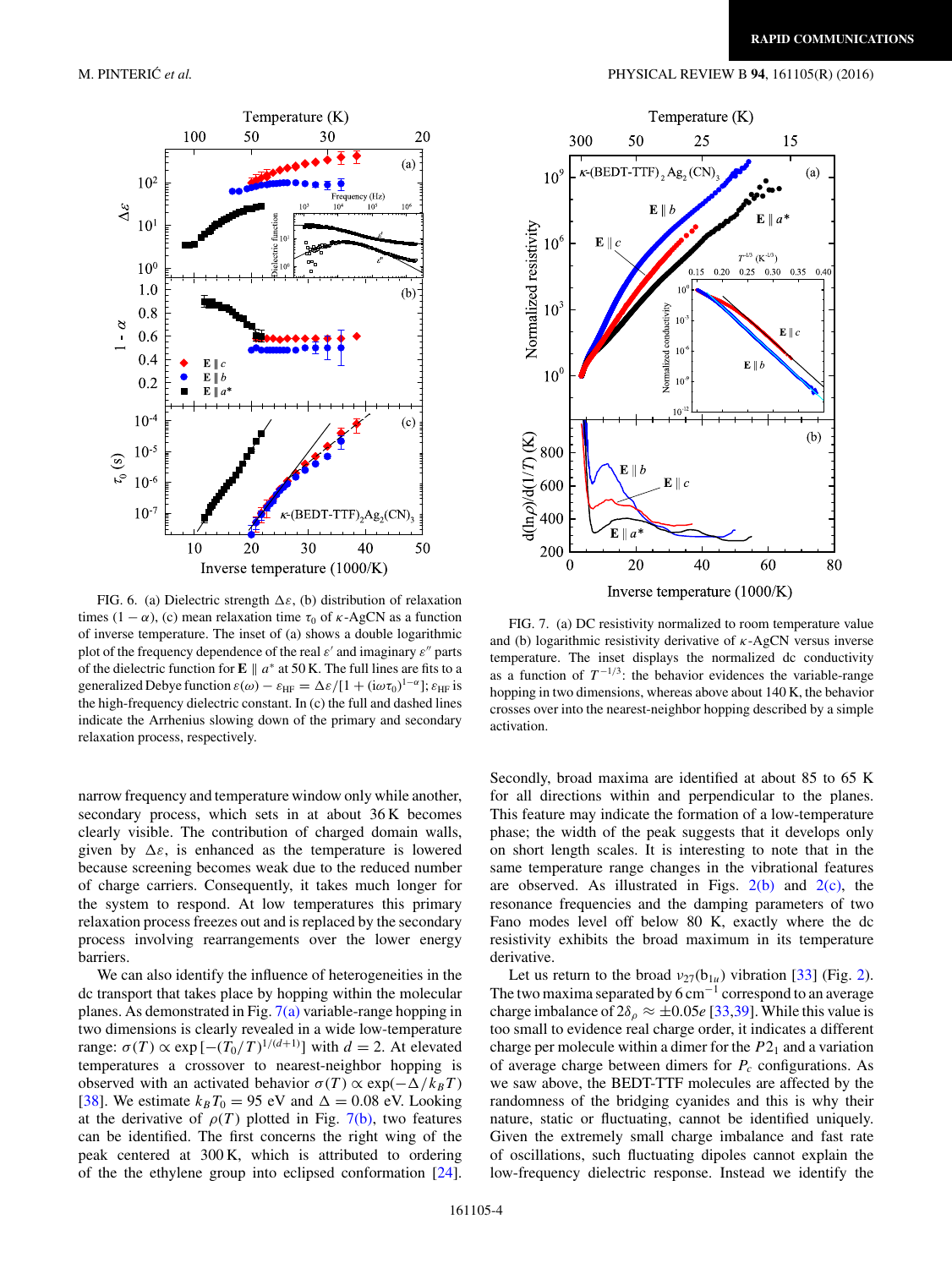<span id="page-4-0"></span>mobile charged domain walls as the low-energy excitations responsible for the observed relaxor dielectric response.

In conclusion, we have combined DFT calculations with dielectric, transport, optical, and structural measurements of the highly frustrated organic dimer Mott insulator *κ*-(BEDT-TTF)<sub>2</sub>Ag<sub>2</sub>(CN)<sub>3</sub> and compared the findings with  $\kappa$ -(BEDT- $TTF)_2Cu_2(CN)_3$ . We demonstrate that the ground state consists of electronic states quasidegenerate in energy, which reflect a random domain structure. Charged mobile domain walls rather than fluctuating electric dipoles are the generic low-energy excitations responsible for the relaxor-ferroelectric response in these quantum-spin-liquid systems. While the overall properties of these two compounds are rather similar, we are able to identify some differences in symmetry and microscopic domain structure due to distinct interaction between anions

and BEDT-TTF molecules. More comprehensive x-ray diffuse scattering and diffraction measurements at low temperatures are indispensable for the development of a model of dielectric response and full understanding of these strongly correlated organic systems.

Technical assistance in x-ray diffraction measurements of D. Matković-Čalogović and I. Halasz are gratefully acknowledged. We thank P. Foury for useful discussions. The work has been supported by the Croatian Science Foundation project IP-2013-11-1011. We appreciate financial support by the Deutsche Forschungsgemeinschaft (DFG) and Deutscher Akademischer Austauschdienst (DAAD), as well as by the Japan Society for the Promotion of Science (JSPS) KAKENHI Grant No. JP23225005.

- [1] N. Ikeda, H. Ohsumi, K. Ohwada, K. Ishii, T. Inami, K. Kakurai, [Y. Murakami, K. Yoshii, S. Mori, Y. Horibe, and H. Kito,](http://dx.doi.org/10.1038/nature04039) Nature (London) **[436](http://dx.doi.org/10.1038/nature04039)**, [1136](http://dx.doi.org/10.1038/nature04039) [\(2005\)](http://dx.doi.org/10.1038/nature04039).
- [2] T. Kimura, Y. Sekio, H. Nakamura, T. Siegrist, and A. P. Ramirez, [Nat. Mater.](http://dx.doi.org/10.1038/nmat2125) **[7](http://dx.doi.org/10.1038/nmat2125)**, [291](http://dx.doi.org/10.1038/nmat2125) [\(2008\)](http://dx.doi.org/10.1038/nmat2125).
- [3] S. Ishihara, [J. Phys. Soc. Jpn.](http://dx.doi.org/10.1143/JPSJ.79.011010) **[79](http://dx.doi.org/10.1143/JPSJ.79.011010)**, [011010](http://dx.doi.org/10.1143/JPSJ.79.011010) [\(2010\)](http://dx.doi.org/10.1143/JPSJ.79.011010).
- [4] J. Van den Brink and D. I. Khomskii, [J. Phys.: Condens. Matter](http://dx.doi.org/10.1088/0953-8984/20/43/434217) **[20](http://dx.doi.org/10.1088/0953-8984/20/43/434217)**, [434217](http://dx.doi.org/10.1088/0953-8984/20/43/434217) [\(2008\)](http://dx.doi.org/10.1088/0953-8984/20/43/434217).
- [5] P. Monceau, [Adv. Phys.](http://dx.doi.org/10.1080/00018732.2012.719674) **[61](http://dx.doi.org/10.1080/00018732.2012.719674)**, [325](http://dx.doi.org/10.1080/00018732.2012.719674) [\(2012\)](http://dx.doi.org/10.1080/00018732.2012.719674).
- [6] M. de Souza and J.-P. Pouget, [J. Phys.: Condens. Matter](http://dx.doi.org/10.1088/0953-8984/25/34/343201) **[25](http://dx.doi.org/10.1088/0953-8984/25/34/343201)**, [343201](http://dx.doi.org/10.1088/0953-8984/25/34/343201) [\(2013\)](http://dx.doi.org/10.1088/0953-8984/25/34/343201).
- [7] S. Tomić and M. Dressel, [Rep. Prog. Phys.](http://dx.doi.org/10.1088/0034-4885/78/9/096501) **[78](http://dx.doi.org/10.1088/0034-4885/78/9/096501)**, [096501](http://dx.doi.org/10.1088/0034-4885/78/9/096501) [\(2015\)](http://dx.doi.org/10.1088/0034-4885/78/9/096501).
- [8] M. Abdel-Jawad, I. Terasaki, T. Sasaki, N. Yoneyama, N. Kobayashi, Y. Uesu, and C. Hotta, [Phys. Rev. B](http://dx.doi.org/10.1103/PhysRevB.82.125119) **[82](http://dx.doi.org/10.1103/PhysRevB.82.125119)**, [125119](http://dx.doi.org/10.1103/PhysRevB.82.125119) [\(2010\)](http://dx.doi.org/10.1103/PhysRevB.82.125119).
- [9] P. Lunkenheimer, J. Müller, S. Krohns, F. Schrettle, A. Loidl, B. Hartmann, R. Rommel, M. de Souza, J. A. Schlueter, and M. Lang, [Nat. Mater.](http://dx.doi.org/10.1038/nmat3400) **[11](http://dx.doi.org/10.1038/nmat3400)**, [755](http://dx.doi.org/10.1038/nmat3400) [\(2012\)](http://dx.doi.org/10.1038/nmat3400).
- [10] S. Tomić, M. Pinterić, T. Ivek, K. Sedlmeier, R. Beyer, D. [Wu, J. A. Schlueter, D. Schweitzer, and M. Dressel,](http://dx.doi.org/10.1088/0953-8984/25/43/436004) J. Phys.: Condens. Matter **[25](http://dx.doi.org/10.1088/0953-8984/25/43/436004)**, [436004](http://dx.doi.org/10.1088/0953-8984/25/43/436004) [\(2013\)](http://dx.doi.org/10.1088/0953-8984/25/43/436004).
- [11] K. Itoh, H. Itoh, M. Naka, S. Saito, I. Hosako, N. Yoneyama, S. Ishihara, T. Sasaki, and S. Iwai, [Phys. Rev. Lett.](http://dx.doi.org/10.1103/PhysRevLett.110.106401) **[110](http://dx.doi.org/10.1103/PhysRevLett.110.106401)**, [106401](http://dx.doi.org/10.1103/PhysRevLett.110.106401) [\(2013\)](http://dx.doi.org/10.1103/PhysRevLett.110.106401).
- [12] M. Pinterić, M. Čulo, O. Milat, M. Basletić, B. Korin-Hamzić, E. Tafra, A. Hamzic, T. Ivek, T. Peterseim, K. Miyagawa, K. ´ Kanoda, J. A. Schlueter, M. Dressel, and S. Tomić, *Phys. Rev.* B [90](http://dx.doi.org/10.1103/PhysRevB.90.195139), [195139](http://dx.doi.org/10.1103/PhysRevB.90.195139) [\(2014\)](http://dx.doi.org/10.1103/PhysRevB.90.195139); M. Pinterić, T. Ivek, M. Čulo, O. Milat, M. Basletić, B. Korin-Hamzić, E. Tafra, A. Hamzić, M. Dressel, and S. Tomic,´ [Physica B](http://dx.doi.org/10.1016/j.physb.2014.11.071) **[460](http://dx.doi.org/10.1016/j.physb.2014.11.071)**, [202](http://dx.doi.org/10.1016/j.physb.2014.11.071) [\(2015\)](http://dx.doi.org/10.1016/j.physb.2014.11.071).
- [13] A. Ota, L. Ouahab, S. Golhen, Y. Yoshida, M. Maesato, G. Saito, and R. Swietlik, [Chem. Mater.](http://dx.doi.org/10.1021/cm063036k) **[19](http://dx.doi.org/10.1021/cm063036k)**, [2455](http://dx.doi.org/10.1021/cm063036k) [\(2007\)](http://dx.doi.org/10.1021/cm063036k).
- [14] N. Drichko, R. Beyer, E. Rose, M. Dressel, J. A. Schlueter, S. A. [Turunova, E. I. Zhilyaeva, and R. N. Lyubovskaya,](http://dx.doi.org/10.1103/PhysRevB.89.075133) Phys. Rev. B **[89](http://dx.doi.org/10.1103/PhysRevB.89.075133)**, [075133](http://dx.doi.org/10.1103/PhysRevB.89.075133) [\(2014\)](http://dx.doi.org/10.1103/PhysRevB.89.075133).
- [15] Y. Shimizu, K. Miyagawa, K. Kanoda, M. Maesato, and G. Saito, [Phys. Rev. Lett.](http://dx.doi.org/10.1103/PhysRevLett.91.107001) **[91](http://dx.doi.org/10.1103/PhysRevLett.91.107001)**, [107001](http://dx.doi.org/10.1103/PhysRevLett.91.107001) [\(2003\)](http://dx.doi.org/10.1103/PhysRevLett.91.107001); Y. Kurosaki, Y. Shimizu, K. Miyagawa, K. Kanoda, and G. Saito, *[ibid.](http://dx.doi.org/10.1103/PhysRevLett.95.177001)* **[95](http://dx.doi.org/10.1103/PhysRevLett.95.177001)**, [177001](http://dx.doi.org/10.1103/PhysRevLett.95.177001) [\(2005\)](http://dx.doi.org/10.1103/PhysRevLett.95.177001); Y. Shimizu, K. Miyagawa, K. Kanoda, M. Maesato, and G. Saito, [Phys. Rev. B](http://dx.doi.org/10.1103/PhysRevB.73.140407) **[73](http://dx.doi.org/10.1103/PhysRevB.73.140407)**, [140407](http://dx.doi.org/10.1103/PhysRevB.73.140407) [\(2006\)](http://dx.doi.org/10.1103/PhysRevB.73.140407).
- [16] C. Hotta, [Phys. Rev. B](http://dx.doi.org/10.1103/PhysRevB.82.241104) **[82](http://dx.doi.org/10.1103/PhysRevB.82.241104)**, [241104](http://dx.doi.org/10.1103/PhysRevB.82.241104) [\(2010\)](http://dx.doi.org/10.1103/PhysRevB.82.241104); [Crystals](http://dx.doi.org/10.3390/cryst2031155) **[2](http://dx.doi.org/10.3390/cryst2031155)**, [1155](http://dx.doi.org/10.3390/cryst2031155) [\(2012\)](http://dx.doi.org/10.3390/cryst2031155).
- [17] M. Naka and S. Ishihara, [J. Phys. Soc. Jpn.](http://dx.doi.org/10.1143/JPSJ.79.063707) **[79](http://dx.doi.org/10.1143/JPSJ.79.063707)**, [063707](http://dx.doi.org/10.1143/JPSJ.79.063707) [\(2010\)](http://dx.doi.org/10.1143/JPSJ.79.063707); **[82](http://dx.doi.org/10.7566/JPSJ.82.023701)**, [023701](http://dx.doi.org/10.7566/JPSJ.82.023701) [\(2013\)](http://dx.doi.org/10.7566/JPSJ.82.023701).
- [18] H. Li, R. T. Clay, and S. Mazumdar, [J. Phys.: Condens. Matter](http://dx.doi.org/10.1088/0953-8984/22/27/272201) **[22](http://dx.doi.org/10.1088/0953-8984/22/27/272201)**, [272201](http://dx.doi.org/10.1088/0953-8984/22/27/272201) [\(2010\)](http://dx.doi.org/10.1088/0953-8984/22/27/272201); S. Dayal, R. T. Clay, H. Li, and S. Mazumdar, [Phys. Rev. B](http://dx.doi.org/10.1103/PhysRevB.83.245106) **[83](http://dx.doi.org/10.1103/PhysRevB.83.245106)**, [245106](http://dx.doi.org/10.1103/PhysRevB.83.245106) [\(2011\)](http://dx.doi.org/10.1103/PhysRevB.83.245106).
- [19] H. Gomi, T. Imai, A. Takahashi, and M. Aihara, [Phys. Rev. B](http://dx.doi.org/10.1103/PhysRevB.82.035101) **[82](http://dx.doi.org/10.1103/PhysRevB.82.035101)**, [035101](http://dx.doi.org/10.1103/PhysRevB.82.035101) [\(2010\)](http://dx.doi.org/10.1103/PhysRevB.82.035101); H. Gomi, M. Ikenaga, Y. Hiragi, D. Segawa, A. Takahashi, T. J. Inagaki, and M. Aihara, *[ibid.](http://dx.doi.org/10.1103/PhysRevB.87.195126)* **[87](http://dx.doi.org/10.1103/PhysRevB.87.195126)**, [195126](http://dx.doi.org/10.1103/PhysRevB.87.195126) [\(2013\)](http://dx.doi.org/10.1103/PhysRevB.87.195126); H. Gomi, T. J. Inagaki, and A. Takahashi, *[ibid.](http://dx.doi.org/10.1103/PhysRevB.93.035105)* **[93](http://dx.doi.org/10.1103/PhysRevB.93.035105)**, [035105](http://dx.doi.org/10.1103/PhysRevB.93.035105) [\(2016\)](http://dx.doi.org/10.1103/PhysRevB.93.035105).
- [20] K. Sedlmeier, S. Elsässer, D. Neubauer, R. Beyer, D. Wu, T. Ivek, S. Tomić, J. A. Schlueter, and M. Dressel, *[Phys. Rev. B](http://dx.doi.org/10.1103/PhysRevB.86.245103)* **[86](http://dx.doi.org/10.1103/PhysRevB.86.245103)**, [245103](http://dx.doi.org/10.1103/PhysRevB.86.245103) [\(2012\)](http://dx.doi.org/10.1103/PhysRevB.86.245103).
- [21] K. Kanoda, private communication (2012).
- [22] M. Dressel, P. Lazic, A. Pustogow, E. Zhukova, B. Gorshunov, ´ J. A. Schlueter, O. Milat, B. Gumhalter, and S. Tomić, *Phys.* Rev. B **[93](http://dx.doi.org/10.1103/PhysRevB.93.081201)**, [081201\(R\)](http://dx.doi.org/10.1103/PhysRevB.93.081201) [\(2016\)](http://dx.doi.org/10.1103/PhysRevB.93.081201).
- [23] T. Hiramatsu, Y. Yoshida, G. Saito, A. Otsuka, H. Yamochi, M. Maesato, Y. Shimizu, H. Ito, Y. Nakamura, H. Kishida, M. Watanabe, and R. Kumai (unpublished).
- [24] Y. Shimizu, T. Hiramatsu, M. Maesato, A. Otsuka, H. Yamochi, A. Ono, M. Itoh, M. Yoshida, M. Takigawa, Y. Yoshida, and G. Saito, [Phys. Rev. Lett.](http://dx.doi.org/10.1103/PhysRevLett.117.107203) **[117](http://dx.doi.org/10.1103/PhysRevLett.117.107203)**, [107203](http://dx.doi.org/10.1103/PhysRevLett.117.107203) [\(2016\)](http://dx.doi.org/10.1103/PhysRevLett.117.107203).
- [25] M. Dressel and N. Drichko, [Chem. Rev.](http://dx.doi.org/10.1021/cr030642f) **[104](http://dx.doi.org/10.1021/cr030642f)**, [5689](http://dx.doi.org/10.1021/cr030642f) [\(2004\)](http://dx.doi.org/10.1021/cr030642f); N. Drichko, S. Kaiser, Y. Sun, C. Clauss, M. Dressel, H. Mori, J. Schlueter, E. I. Zhyliaeva, S. A. Torunova, and R. N. Lyubovskaya, [Physica B](http://dx.doi.org/10.1016/j.physb.2008.11.038) **[404](http://dx.doi.org/10.1016/j.physb.2008.11.038)**, [490](http://dx.doi.org/10.1016/j.physb.2008.11.038) [\(2009\)](http://dx.doi.org/10.1016/j.physb.2008.11.038).
- [26] T. Yamamoto, M. Uruichi, K. Yamamoto, K. Yakushi, A. Kawamoto, and H. Taniguchi, [J. Phys. Chem. B](http://dx.doi.org/10.1021/jp050247o) **[109](http://dx.doi.org/10.1021/jp050247o)**, [15226](http://dx.doi.org/10.1021/jp050247o)  $(2005).$  $(2005).$
- [27] A. Girlando, [J. Phys. Chem. C](http://dx.doi.org/10.1021/jp206171r) **[115](http://dx.doi.org/10.1021/jp206171r)**, [19371](http://dx.doi.org/10.1021/jp206171r) [\(2011\)](http://dx.doi.org/10.1021/jp206171r).
- [28] G. Kresse and J. Hafner, [Phys. Rev. B](http://dx.doi.org/10.1103/PhysRevB.47.558) **[47](http://dx.doi.org/10.1103/PhysRevB.47.558)**, [558](http://dx.doi.org/10.1103/PhysRevB.47.558) [\(1993\)](http://dx.doi.org/10.1103/PhysRevB.47.558); **[48](http://dx.doi.org/10.1103/PhysRevB.48.13115)**, [13115](http://dx.doi.org/10.1103/PhysRevB.48.13115) [\(](http://dx.doi.org/10.1016/0927-0256(96)00008-0)[1993](http://dx.doi.org/10.1103/PhysRevB.48.13115)); G. Kresse and J. Furthmüller, Comput. Mater. Sci.1 **[6](http://dx.doi.org/10.1016/0927-0256(96)00008-0)**, [15](http://dx.doi.org/10.1016/0927-0256(96)00008-0) [\(1996\)](http://dx.doi.org/10.1016/0927-0256(96)00008-0); [Phys. Rev. B](http://dx.doi.org/10.1103/PhysRevB.54.11169) **[54](http://dx.doi.org/10.1103/PhysRevB.54.11169)**, [11169](http://dx.doi.org/10.1103/PhysRevB.54.11169) [\(1996\)](http://dx.doi.org/10.1103/PhysRevB.54.11169).
- [29] P. E. Blochl, *[Phys. Rev. B](http://dx.doi.org/10.1103/PhysRevB.50.17953)* [50](http://dx.doi.org/10.1103/PhysRevB.50.17953), [17953](http://dx.doi.org/10.1103/PhysRevB.50.17953) [\(1994\)](http://dx.doi.org/10.1103/PhysRevB.50.17953).
- [30] G. Kresse and D. Joubert, [Phys. Rev. B](http://dx.doi.org/10.1103/PhysRevB.59.1758) **[59](http://dx.doi.org/10.1103/PhysRevB.59.1758)**, [1758](http://dx.doi.org/10.1103/PhysRevB.59.1758) [\(1999\)](http://dx.doi.org/10.1103/PhysRevB.59.1758).